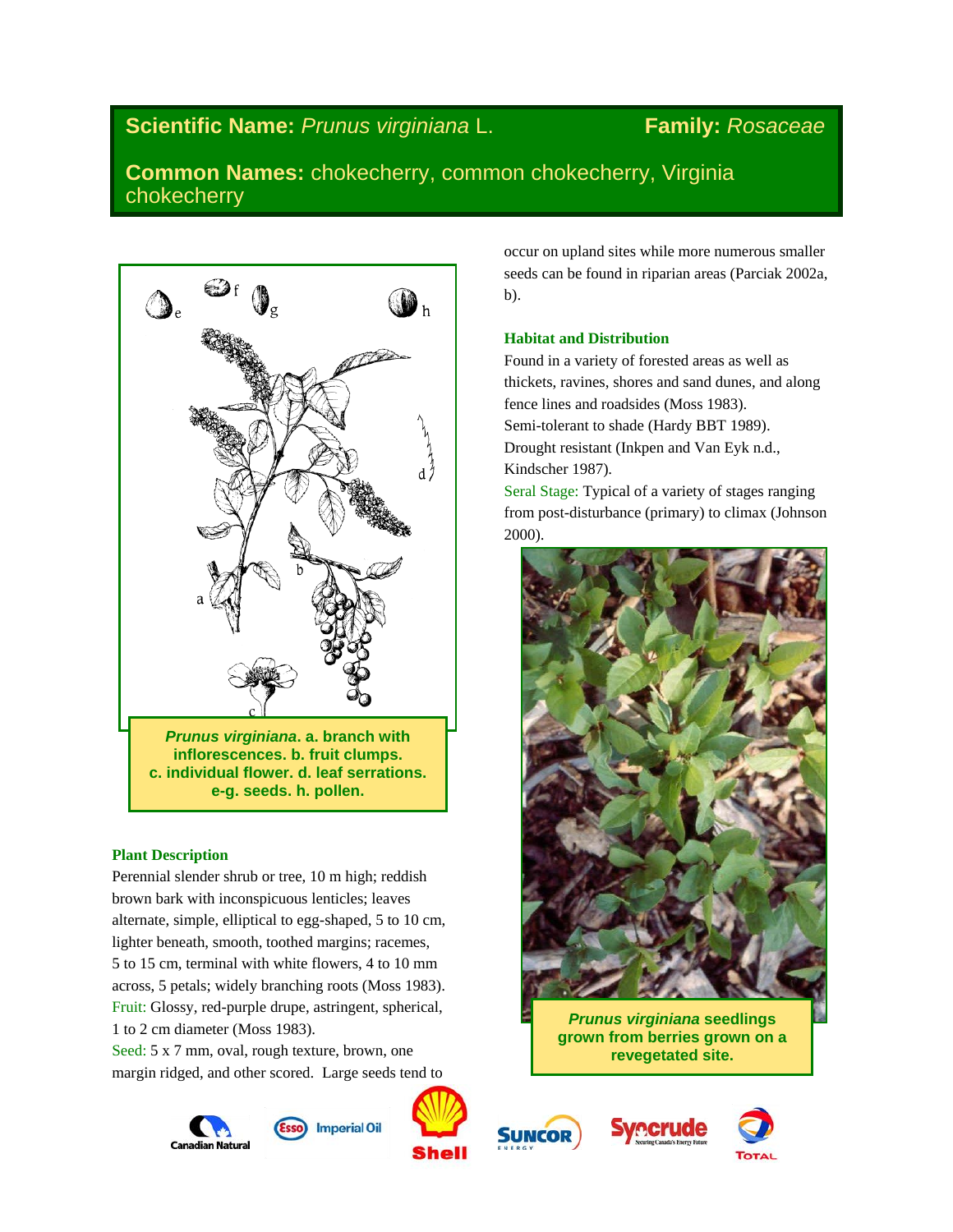Soils: Most productive on rich, moist loamy soils, but will grow on a wide variety of soils and moisture regimes (Hardy BBT 1989). Intolerant to poor drainage and prolonged flooding (Johnson 2000). Optimum soil pH 6.0 to 8.0 (Vilkitis 1974). It tolerates moderately acidic (pH 5.0), moderately basic, and weakly saline soils (Johnson 2000). Distribution: Widespread across Alberta: Rocky Mountains, foothills prairie, and parkland. Southwestern District of Mackenzie, British Columbia to Newfoundland south to California, New Mexico, northern Texas, Oklahoma, Arkansas, Tennessee, North Carolina (Moss 1983).



*Prunus virginiana* **shrub in bloom**

#### **Phenology**

Leaves open in May with flowers a few weeks later. Fruit matures in late July through September with seeds ripening at the same time.

#### **Pollination**

Pollinated by bees, butterflies and other insects (Young and Young 1992).

#### **Seed Dispersal**

Two phased dispersal, first by birds, and other fructivores and then deposited in soil by seed hoarding rodents (Beck 2009).

#### **Genetics**

2n=16, 32 (Moss 1983).

#### **Symbiosis**

None (Pashke et al. 2002).

## **Seed Processing**

Collection: Easy to strip berries from branches in clusters. Seed Weight: 52.6 to 75.0 g/1,000 seeds (64.7 average). 81.1 g/1,000 seeds (Royal Botanic Gardens Kew 2008). Fruit/Seed Volume: 1,000 to 1,520 fruit/L (1,200 average), 1,200 seeds/L fruit. Fruit/Seed Weight: 1,490 to 2,510 fruit/kg (2,090 average), 2,090 seeds/L fruit. Average Seeds/fruit: 1 seed/fruit. Harvest Dates: August 1 to August 30 (Formaniuk 2013). Collect when fully mature to facilitate cleaning and enhance germination success. Ripe fruit are red-purple in colour (Banerjee et al. 2001). Cleaning: Mash fruits by hand or use a potato masher, apple-saucer, or ricer, or run through a hand meat grinder. Alternatively, use a food processor on low speed with blunt mashing blade (not a sharp blade) or use a blender with blades covered by plastic tubing or duct tape. Suspend residue in water and mix; allow seeds to settle and decant water with floating and suspended larger chaff. Repeat this step until seeds are clean; sieve and place seeds on paper toweling or cloths to dry. Dry at room temperature or up to 25°C preferably over a moving air stream. Storage Behaviour: Orthodox; dry seed to low relative humidity prior to storage at freezing temperatures (Royal Botanic Gardens Kew 2008). Storage: Store in hermetically sealed containers at freezing temperatures (Royal Botanic Gardens Kew 2008).

Longevity: Clean seeds, stored just below surface dry conditions and sealed in containers at 1°C can remain viable for up to 5 years (Rose et al. 1998).





**Imperial Oil** 





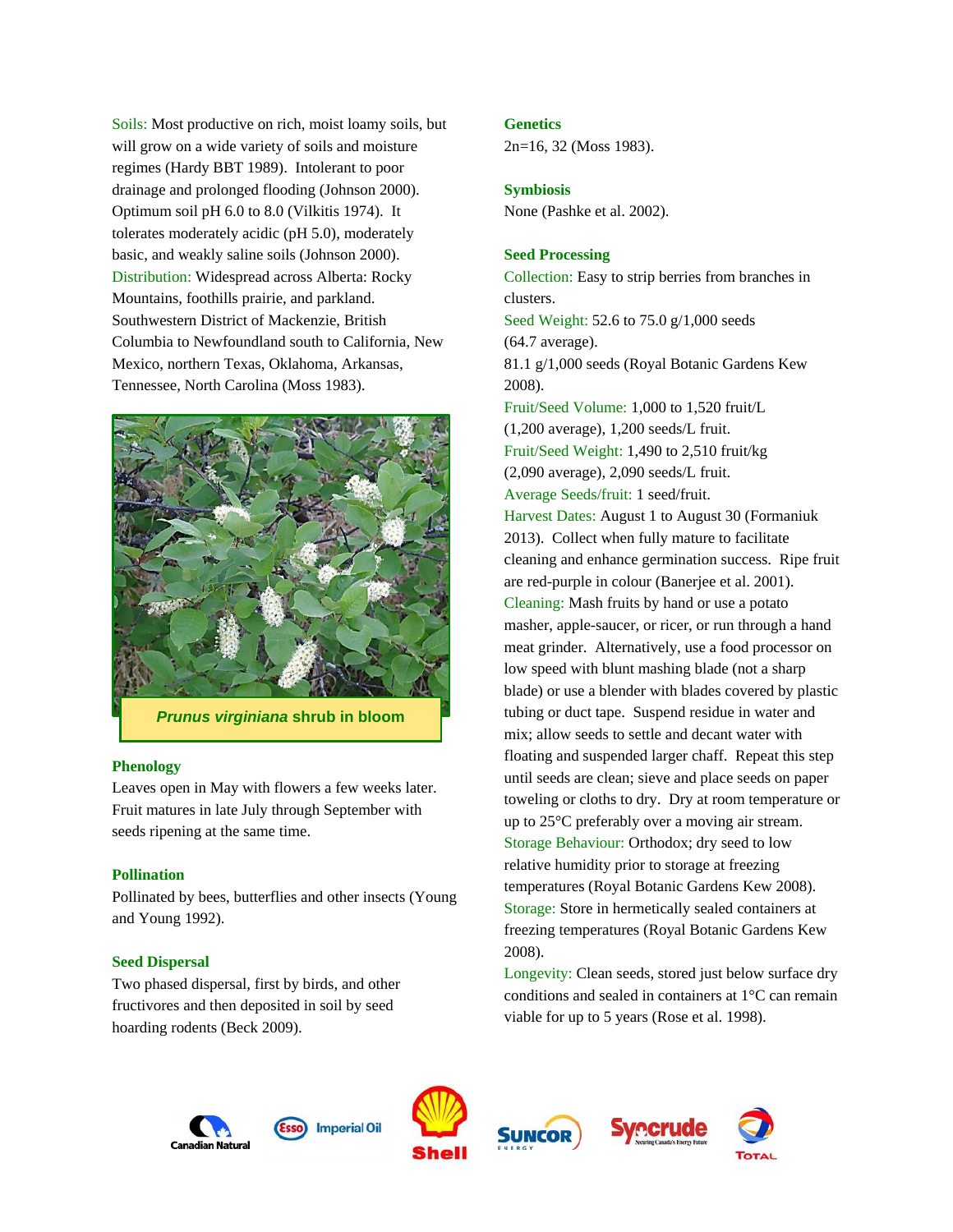

*Prunus virginiana* **seed**

## **Propagation**

Natural Regeneration: From seed and by rhizomes or basal sprouts (Johnson 2000, Pashke et al. 2003). Germination: No significant germination (<10%) in vitro regardless of treatment.

27ºC day / 21ºC temperature regime provide the best seed germination results (Lockley 1980).

25ºC day / 10ºC germination temperatures was used to germination seed from deciduous forests (Baskin and Baskin 2001).

Pre-treatment: 60 day cold stratification prior to sowing (Wood pers. comm.). 120 days stratification (Formaniuk 2013).

Hudson and Carlson (1998) suggest scarifying for 15 to 90 minutes, followed by 2 months warm stratification, and 4 months cold stratification. There is evidence that ingestion by wild black bears significantly improves germination percentages because of the acid and mechanical scarification of seeds in the digestive tract (Auger et al. 2002). Lockley (1980) had successful germination after 16 to 24 weeks cold stratification (3ºC) followed by a 21 to 27ºC temperature regime.

Dirr and Heuser (1987) obtained 52% germination after 6 months cold stratification. 120 to 160 days cold stratification provided the best germination results (Baskin and Baskin 2001).

Direct Seeding: Less than 1% emergence, however seedlings are vigorous on oil sands reclamation sites in north-eastern Alberta.

Fruit Sowing: In northeastern Alberta, 3% of fruit sown in fall emerged by year 4, resulting in vigorous seedlings.

Sowing Spacing: 0.2 to 0.3 m (Paschke et al*.* 2003). Seeding Rate: 100 seeds/m², 50 fruits/m² to obtain 1 to 2 plants/m².

Vegetative Propagation: Rooted cuttings can be successful. Terminal and basal cuttings harvested in June have been rooted using 8,000 ppm IBA-talc, sand and mist (Dirr and Heuser 1987).

Babb (1959) reports successful propagation by suckers and budding.

Micro-propagation: Propagation is also possible with 15 cm long semi-hardwood cuttings, crown division, grafting and through micro-propagation (tissue culture) (St-Pierre 1993).

Nursery Production: Optimal conditions for nursery production are moist sand: peat, moist vermiculite, or 1:1 peat: perlite, and bright light favours growth and development (St-Pierre 1993).

Greenhouse Timeline: 20 weeks in the greenhouse prior to outplanting. Dormant seedlings can be stored frozen over winter for spring or early fall planting (Wood pers. comm.). Grow for 180 days before harvest (Formaniuk 2013).

#### **Aboriginal/Food Uses**

Food: Can be eaten fresh, frozen, or cooked, added to pemmican once dried, fermented to make wine, used for jellies, syrups, and sauces with meat and stews. The Blackfoot ground the entire fruit (even the pit which is somewhat toxic) and formed dry cakes which they ate as trail food (Royer and Dickinson 1996). A principal ingredient in pemmican (Kindscher 1987). Still collected in the wild in large quantities (Marles et al. 2000).









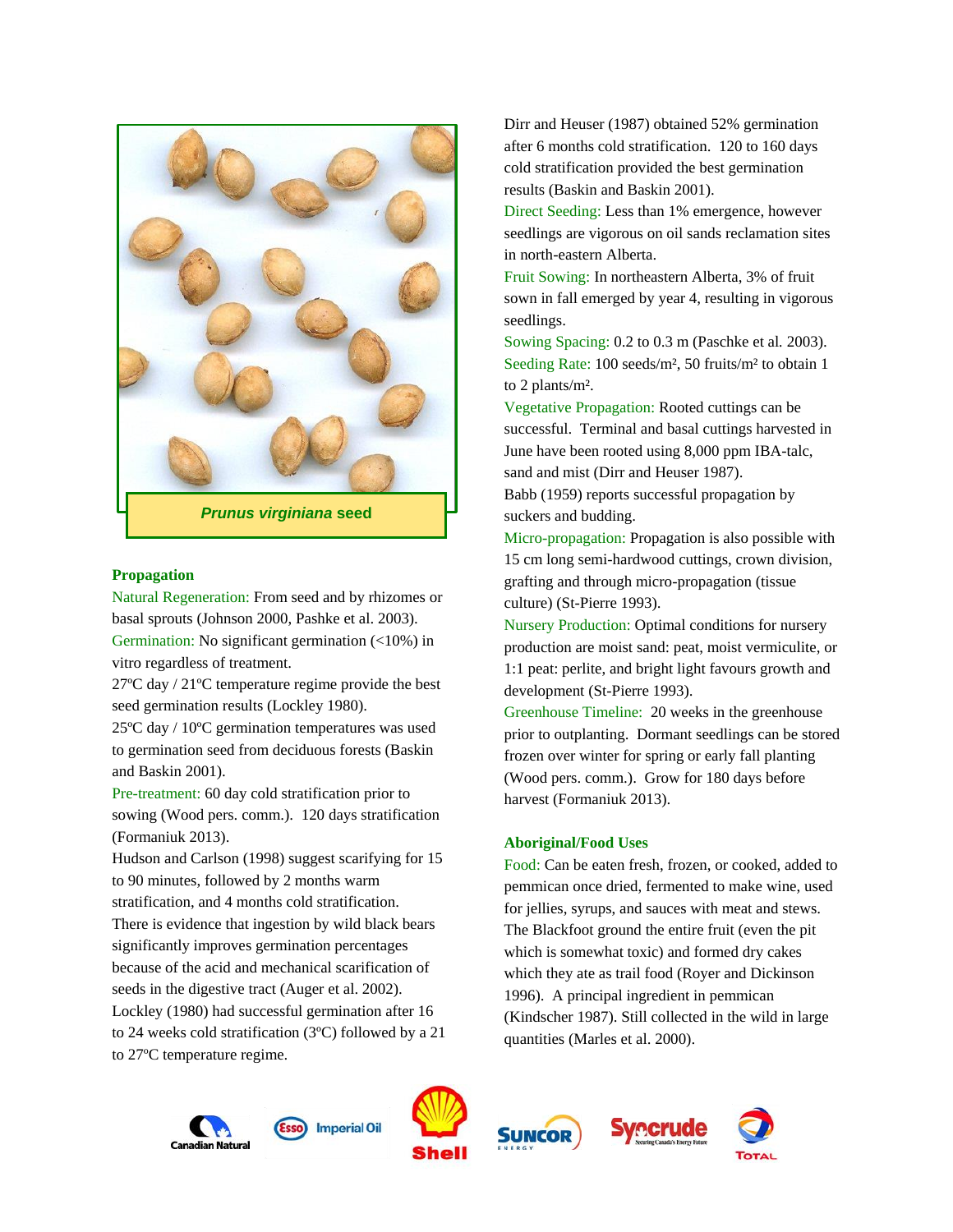All parts of the plant except the fruit may contain hydrocyanic acid and may be poisonous if consumed (Royer and Dickinson 1996); children have died from eating large quantities without removing seeds (Turner 1997).

Medicinal: Boiling the leaves, stems, bark, and roots makes a tea useful for treating colds (Royer and Dickinson 1996, Turner 1997), fever (Wilkinson 1990), pneumonia, to clear the throat, and to treat high blood pressure and heart problems. Boiled bark can be used as an emetic drink or chewed and placed on wounds to stop bleeding (Wilkinson 1990). Boiled roots can make a tea to treat flu or be part of a medicine to treat diarrhoea in children (Marles et al. 2000).

Other: Wood used for digging sticks, roasting skewers, arrows and tipi construction (Wilkinson 1990).

## **Wildlife/Forage Usage**

Wildlife: Browsed by elk, bear, coyotes, pronghorn, deer, moose, and bighorn sheep (Johnson 2000). Flowers are an important source of nectar for butterflies, honeybees, and ants (USDA NRCS n.d.). A variety of bird species (ruffed, blue, and sharptailed grouse, quail, prairie chicken, ring-necked pheasant, magpie), cottontail rabbits, chipmunk, black bear and mule deer feed on the berries. Provides important cover and habitat for many bird

species, small mammals, large mammals and livestock (Johnson 2000).

Livestock: Occasionally poisonous to sheep and cattle (prussic acid – Kindscher 1987; hydrocyanic acid in leaves – Droppo 1987), especially leaves injured by frost or extreme drought (Droppo 1987). Moderately palatable to livestock.

Grazing Response: Tolerates moderate grazing. Will resprout from root crown.

## **Reclamation Potential**

Chokecherry has a high suitability for erosion control and soil stability because it can form thickets and spread by rhizomes (Inkpen and Van Eyk n.d.).

Chokecherry is well adapted to disturbed sites and is a fast-growing very competitive shrub (St-Pierre 1993) that has proven to be somewhat salt tolerance (Johnson 2000).

Smreciu and Barron (1997) found that plant salvage was extremely successful if plants were potted and maintained in a nursery for one growing season and placed when dormant.

#### **Commercial Resources**

Harvest Methods: Handpicking, using a berry rake, or a small power vibrator, mechanical harvesters (a pull type harvester or a self-propelled harvester) (St-Pierre 1993).

Seeds have been collected by the Oil Sands Vegetation Cooperative for use in the Athabasca oil sands region.

Availability: Available from a wide variety of sources. Both seed and seedlings available. Cultivars: Numerous cultivars are available for fruit production in Manitoba and Alberta (St-Pierre 1993) and as ornamentals (Wilkinson 1990) but these are not suitable for use in reclamation.

Uses: Established market for jellies, wines, syrup, cough syrups, and ornamental shrub. Also used as windbreakers in the prairies, plains, and western mountains (Johnson 2000).

#### **Notes**

*P. virginiana* is listed as 91% intact (less occurrences than expected) in the Alberta oil sands region (Alberta Biodiversity Monitoring Institute 2014). Chokecherry is well adapted to fire disturbance. Because of vigorous sprouting from surviving root crowns and rhizomes, chokecherries have a moderately rapid recovery and density increases following a fire.

Due to the production of hydrocyanic acid formed only after disruption of the plant cell (mechanical injury or a sudden change in temperature), the leaves, bark, stem, and stone of chokecherry become toxic. Only the meaty flesh of the fruit is not toxic (Kindscher 1987, USDA NRCS n.d.).









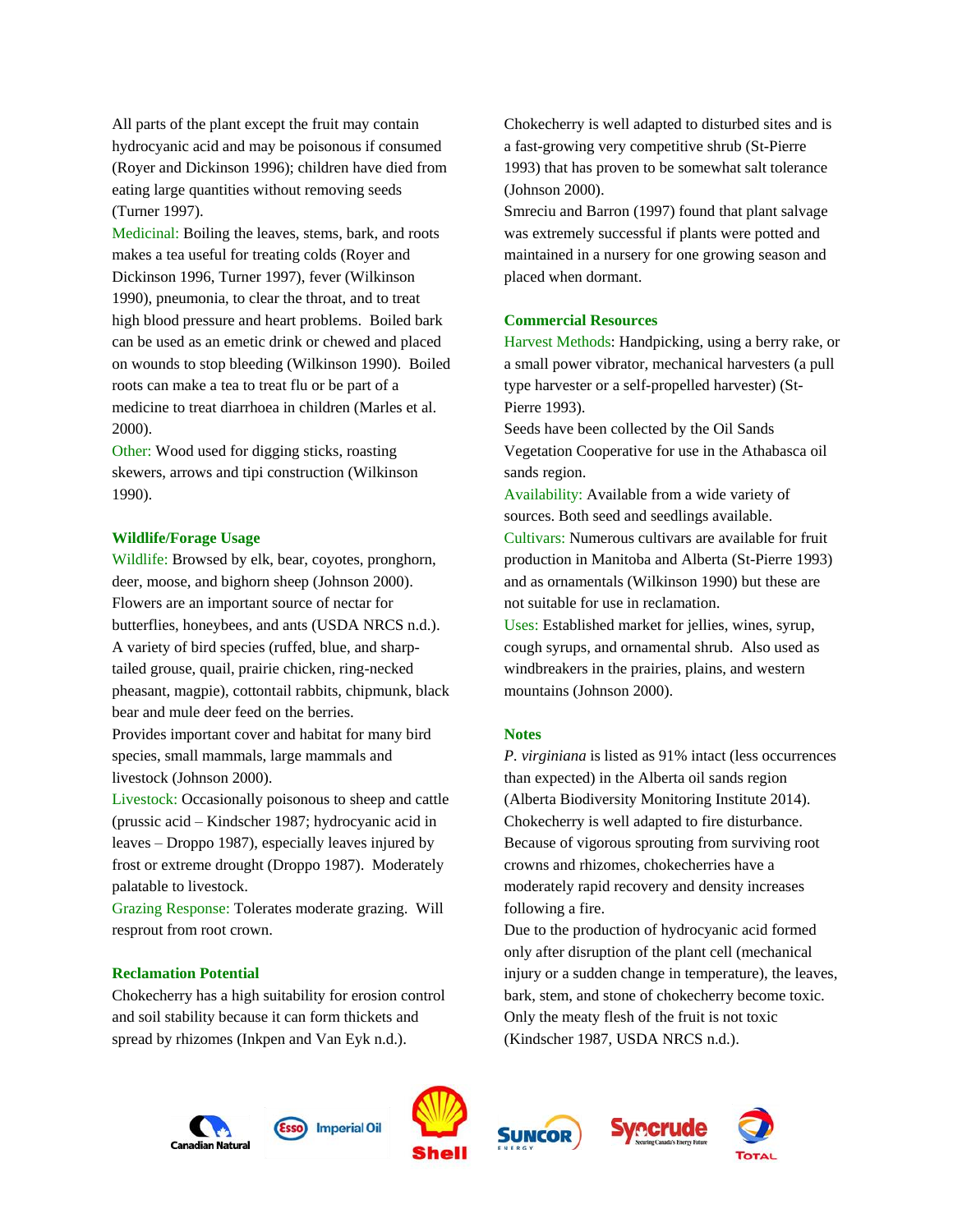#### **Photo credits**

Photos 1, 2,4: Wild Rose Consulting, Inc. Photo 3: Collin Stone. Line Diagram: John Maywood, used by permission of Bruce Peel Special Collections, University of

## **References**

Alberta.

Alberta Biodiversity Monitoring Institute, 2014. The status of biodiversity in the oil sands region of Alberta. Alberta Biodiversity Monitoring Institute, Edmonton, Alberta. 47 pp. [http://www.abmi.ca/FileDownloadServlet?filename=](http://www.abmi.ca/FileDownloadServlet?filename=The%20Status%20of%20Biodiversity%20in%20the%20Oil%20Sands%20Region%20of%20Alberta_2014_Supplemental%20Report.docx&dir=REPORTS_UPLOAD) [The%20Status%20of%20Biodiversity%20in%20the](http://www.abmi.ca/FileDownloadServlet?filename=The%20Status%20of%20Biodiversity%20in%20the%20Oil%20Sands%20Region%20of%20Alberta_2014_Supplemental%20Report.docx&dir=REPORTS_UPLOAD) [%20Oil%20Sands%20Region%20of%20Alberta\\_201](http://www.abmi.ca/FileDownloadServlet?filename=The%20Status%20of%20Biodiversity%20in%20the%20Oil%20Sands%20Region%20of%20Alberta_2014_Supplemental%20Report.docx&dir=REPORTS_UPLOAD) 4 Supplemental%20Report.docx&dir=REPORTS\_U [PLOAD](http://www.abmi.ca/FileDownloadServlet?filename=The%20Status%20of%20Biodiversity%20in%20the%20Oil%20Sands%20Region%20of%20Alberta_2014_Supplemental%20Report.docx&dir=REPORTS_UPLOAD) [Last accessed June 16, 2014].

Auger, J., S. Meyer and H. Black, 2002. Are American black bears (*Ursus americanus*) legitimate seed dispersers for fleshy-fruited shrubs? American Midland Naturalist 147: 352-367.

Babb, M. 1959. Propagation of woody plants by seed. IN: Peterson and Peterson (eds). Revegetation information applicable to mining sites in northern Canada. Indian and Northern Affairs, Environmental Studies No. 3: 6-9.

Banerjee, S.M., K. Creasey and D.D. Gertzen, 2001. Native woody plant seed collection guide for British Columbia. British Columbia, Ministry of Forests, Tree Improvement Branch. 147 pp.

Baskin, C.C. and J.M. Baskin, 2001. Seeds – Ecology, Biogeography, and Evolution of Dormancy and Germination. Academic Press, San Diego, California, USA.

Beck, M.J., 2009. The evolution of seed dispersal syndromes in *Prunus.* PhD Thesis, University of Nevada, Reno, Nevada. 163 pp.

Dirr, M.A. and C.W. Heuser, 1987. The reference manual of woody plant propagation: From seed to tissue culture: A practical working guide to the

Canadian Natural



**Imperial Oil** 

propagation of over 1100 species, varieties, and cultivars. Varsity Press, Athens, Georgia. 239 pp.

Droppo, O., 1987. *P. virginiana* L. Choke Cherry. IN: A Field Guide to Alberta Berries. Calgary Field Naturalists' Society, Calgary, Alberta. pp. 112-113.

Formaniuk, S., 2013. "It's all in the timing". Canadian Reclamation 13(2): 26-31.

Hardy BBT Limited, 1989. Manual of plant species suitability for reclamation in Alberta -  $2<sup>nd</sup>$  Edition. Alberta Land Conservation and Reclamation Council Report No. RRTAC 89-4. 436 pp. [http://hdl.handle.net/10402/era.22605.](http://hdl.handle.net/10402/era.22605) [Last accessed May 15, 2013].

Hudson, S. and M. Carlson, 1998. Propagation of interior British Columbia native plants from seed. British Columbia Ministry of Forests, Research Program, Victoria, British Columbia. 30 pp.

Inkpen, W. and R. Van Eyk, n.d. Choke cherry *Prunus virginiana* L. IN: Guide to the common native trees and shrubs of Alberta. Alberta Environment, Pesticide Management Branch, Edmonton, Alberta. pp. 39.

[http://environment.alberta.ca/documents/Guide\\_to\\_th](http://environment.alberta.ca/documents/Guide_to_the_Common_Native_Trees_and_Shrubs_of_Alberta.pdf) [e\\_Common\\_Native\\_Trees\\_and\\_Shrubs\\_of\\_Alberta.p](http://environment.alberta.ca/documents/Guide_to_the_Common_Native_Trees_and_Shrubs_of_Alberta.pdf) [df](http://environment.alberta.ca/documents/Guide_to_the_Common_Native_Trees_and_Shrubs_of_Alberta.pdf)

Johnson, K.A., 2000. *Prunus virginiana*. IN: Fischer, W.C. (compiler). The fire effects information system. United States Department of Agriculture, Forest Service, Intermountain Research Station, Intermountain Fire Sciences Laboratory, Missoula, Montana.

[http://www.fs.fed.us/database/feis/plants/tree/pruvir/i](http://www.fs.fed.us/database/feis/plants/tree/pruvir/introductory.html) [ntroductory.html](http://www.fs.fed.us/database/feis/plants/tree/pruvir/introductory.html) [Last accessed June 12, 2013].

Kindscher, K., 1987. *Prunus virginiana* Chokecherry. IN: Edible Wild Plants of the Prairie. An Ethnobotanical Guide. University Press of Kansas, Lawrence, Kansas. pp. 176-182.